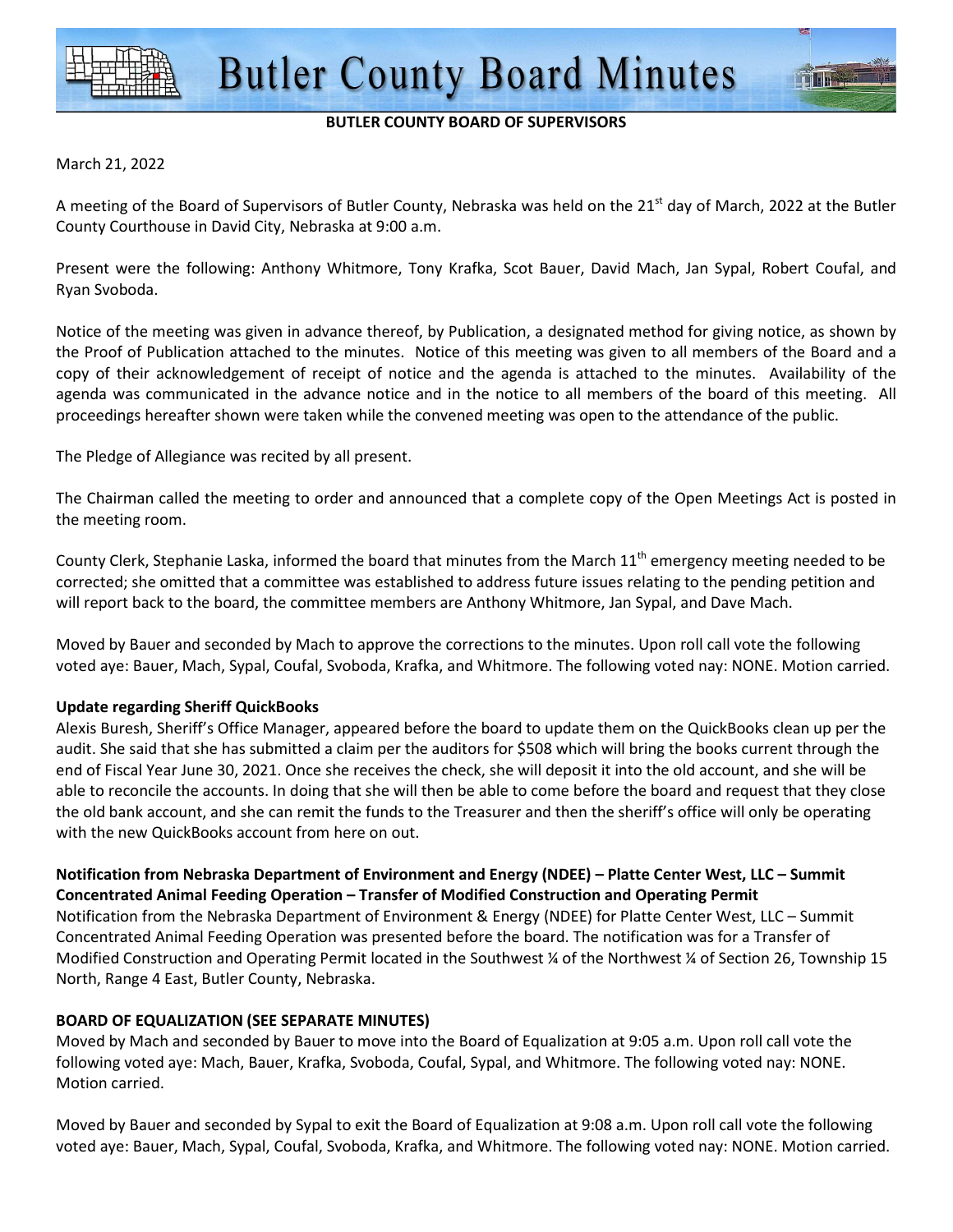#### **Discussion/Possible Action regarding approval of a utility permit for Luckas Fricke located in Ulysses Township on County Road 26 between H & I**

Randy Isham, Highway Superintendent, presented a utility permit for Luckas Fricke located in the Ulysses Township on County Road 26 between H & I. He said it is power for a pivot that he wants to run under the road, the township has signed off on it and he does not see a problem with it. Moved by Svoboda and seconded by Krafka to approve the permit as presented. Upon roll call vote the following voted aye: Svoboda, Krafka, Bauer, Mach, Sypal, Coufal, and Whitmore. The following voted nay: NONE. Motion carried.

#### **Update on Roads**

Isham updated the board that he is finalizing the One-year plan. He presented projects that he has on the plan and most of them are bridges, he has also given an estimate of how much each project will cost. Isham also informed the board that he has burned through his culvert budget and that he was curious if he could get that money put back into his budget. He said other counties do it. County Clerk, Stephanie Laska, said that the only way she is aware that can happen is if the budget if amended. She said she would check around with other counties and see how they handle it. Isham also said that the roads department has moved into summer mode, they are back to cleaning ditches as long as the weather holds up.

#### **Zuercher Update**

Sheriff Dion, Detention Administrator, Angie Siebken, and 911 Coordinator, Myndi Petersen, appeared before the board to update them regarding Zuercher. They said that even though Seward is Jail Standards compliant they are now not in compliance with NIBRS. The also said that Zuercher cannot keep up with the state's updates. Other counties are having to update the software themselves because the Zuercher support is not helpful at all. County Attorney, Julie Reiter, suggested that if the software is working, they should go live as soon as possible. Siebken said she is in the process of getting training lined up for her employees so that they can go live.

### **Discussion/Possible Action regarding the Board of Supervisors overseeing 911 Communications**

Moved by Krafka and seconded by Bauer to have the Board of Supervisors oversee the 911 Communication Center. Upon roll call vote the following voted aye: Krafka, Bauer, Mach, Sypal, Coufal, Svoboda, and Whitmore. The following voted nay: NONE. Motion carried.

#### **Human Resources Update**

Heidi Loges, Human Resources Director, informed the board that 2 five-year service awards were given to Detention officers, due to scheduling issues they could not attend a meeting, therefore, in the monthly detention staff meeting she presented them.

### **Discussion/Possible Action regarding setting up a committee to work with Ag Processing Inc. (AGP)**

Whitmore discussed with the board that he was contacted by Paul Walmeier with AGP regarding the county setting up a committee to meet with AGP before coming to board as a whole. A committee was established to meet with AGP regarding future development, the committee consists of Scot Bauer, Tony Krafka, and Robert Coufal.

#### **Claims**

Moved by Mach and seconded by Coufal to approve all the claims except Wex Bank for March 2022. Upon roll call vote the following voted aye: Mach, Sypal, Coufal, Svoboda, Krafka, Bauer, and Whitmore. The following voted nay: NONE. Motion carried.

Moved by Mach and seconded by Coufal to approve the Wex Bank Claims for March 2022. Upon roll call vote the following voted aye: Mach, Coufal, Svoboda, Krafka, Bauer, and Whitmore. The following voted nay: NONE. Abstain: Sypal. Motion carried.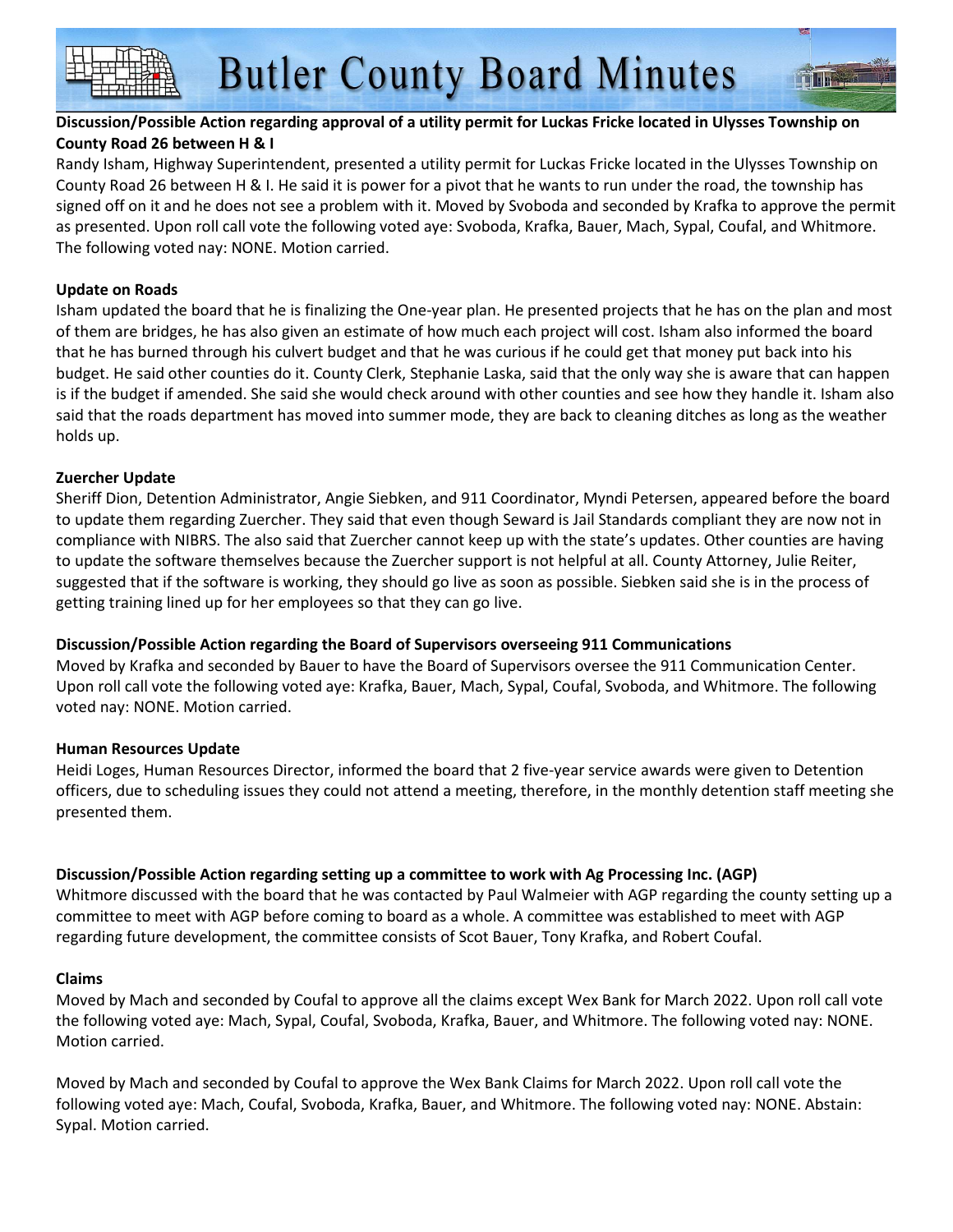#### **Authorize Chairman to sign Agreement between State of Nebraska, Department of Transportation and Butler County Rural Services (Public Transportation)**

Diana McDonald, Senior Center Director, presented before the board the annual agreement between Butler County and Nebraska Department of Transportation. Moved by Sypal and seconded by Coufal to approve the annual agreement as presented. Upon roll call vote the following voted aye: Sypal, Coufal, Svoboda, Krafka, Bauer, Mach, and Whitmore. The following voted nay: NONE. Motion carried.

#### **Discussion/Possible Action – authorize chairman to sign the subaward between City of Lincoln, Aging Partners & Butler County regarding funding for the purchase/installation of a commercial dishwasher and the purchase of a new laptop/desktop computer**

McDonald presented before the board an agreement from Aging Partners for the purchase of a dishwasher and a laptop/desktop computer. She said that in order for it to be property of Butler County, Butler County must pay for it and then Aging Partners will reimburse for it. Moved by Mach and seconded by Coufal to approve the subaward as presented. Upon roll call vote the following voted aye: Mach, Sypal, Coufal, Svoboda, Krafka, Bauer, and Whitmore. The following voted nay: NONE. Motion carried.

#### **Correspondence**

**1.** Letter to Tony Krafka from Frank Eckstein

#### **Committee Reports**

Svoboda said that they are still waiting to hear back from Region V regarding the new lease agreement for the building. There were no other committee reports at this time.

Supervisor Mach requested a moment of silence to observe the passing of former Board member Bill Kozisek.

At 9:41 a.m. the chairman declared the board would take a quick break.

At 9:44 a.m. the board reconvened.

#### **Discussion/Possible action regarding the 911 Coordinator (Possible Executive session)**

Moved by Mach and seconded by Bauer to move into executive session at 9:46 a.m. inviting Myndi Peterson, Heidi Loges and Julie Reiter. Upon roll call vote the following voted aye: Mach, Bauer, Krafka, Svoboda, Coufal, Sypal, and Whitmore. The following voted nay: NONE. Motion carried.

Moved by Krafka and seconded by Bauer to move out of executive session at 10:53 a.m. Upon roll call vote the following voted aye: Krafka, Bauer, Mach, Sypal, Coufal, Svoboda, and Whitmore. The following voted nay: NONE. Motion carried.

Moved by Mach and seconded by Coufal to accept the resignation of Myndi Peterson, 911 Coordinator. Upon roll call vote the following voted aye: Mach, Sypal, Coufal, Svoboda, Krafka, Bauer, and Whitmore. The following voted nay: NONE. Motion carried.

A committee was formed to hire the new 911 coordinator, the members of the committee are as follows: Supervisors Anthony Whitmore, Robert Coufal, and Jan Sypal and members of the public, Matt Gangwish & Mark Sloup. Human Resources Director Heidi Loges will aid in the process.

There being no further business to come before the board, the Chairman adjourned the meeting at 11:01 a.m. The next scheduled meeting of the Board of Supervisors will be April 4, 2022 at 9:00 a.m.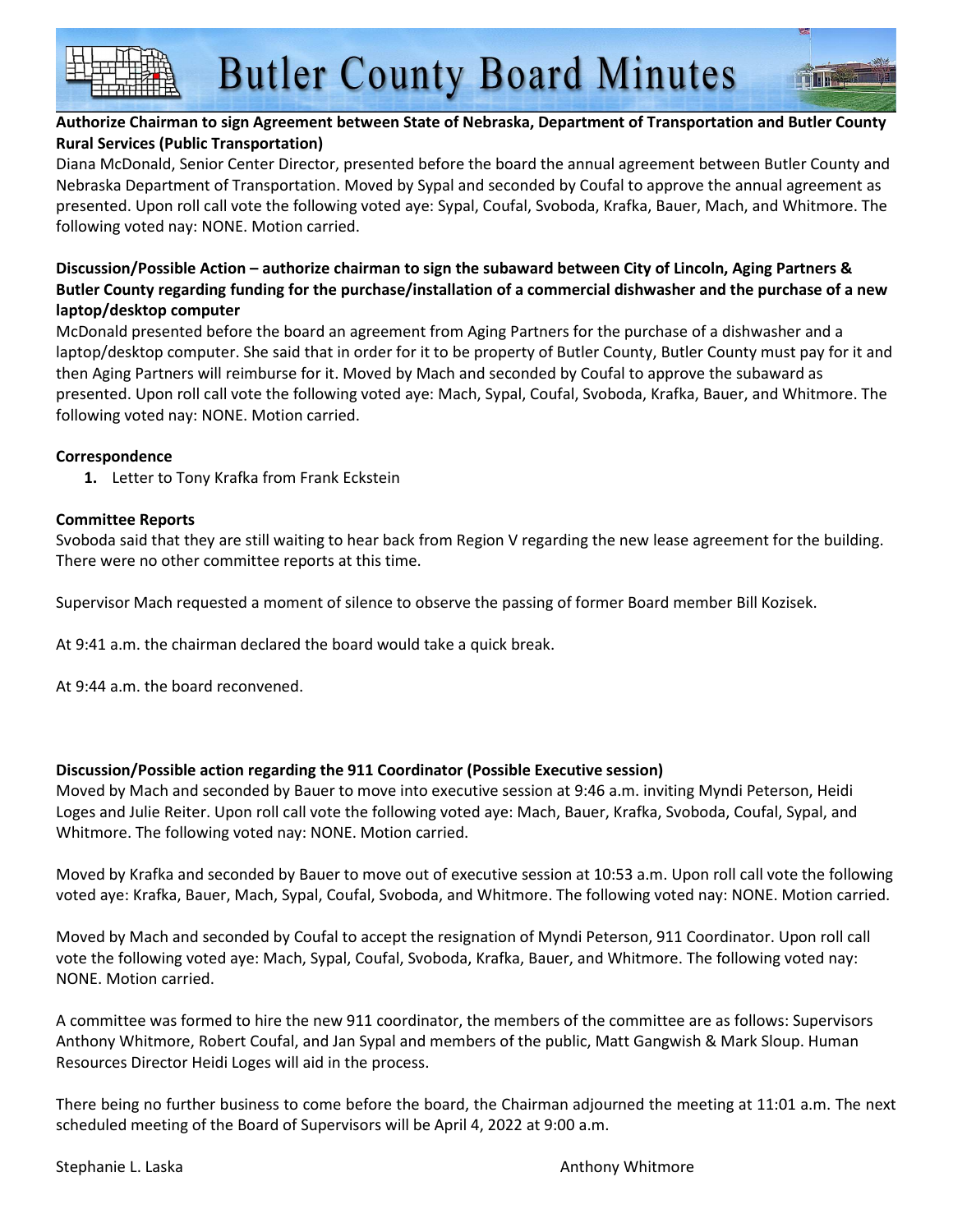

**Time** 

#### **Claims List March, 2022**

#### **GENERAL FUND CLAIMS**

| Vendor                                                                         | <b>Amount of Claim</b> |
|--------------------------------------------------------------------------------|------------------------|
| Blue Cross Blue Shield (employer share health insurance)                       | \$47,071.45            |
| Various                                                                        |                        |
| Clearfly (phone service)                                                       | \$1,268.66             |
| <b>Bldg &amp; Grnds</b>                                                        |                        |
| David City Utilities (electric, water & sewer)                                 | \$3,806.20             |
| Noxious Weed, Detention & Bldg & Grnds                                         |                        |
| US Cellular (time keeping services)                                            | \$196.15               |
| Data Processing                                                                |                        |
| US Cellular (cell phone-Max)                                                   | \$86.13                |
| <b>Noxious Weed</b>                                                            |                        |
| Wex Bank (fuel)<br><b>Sheriff</b>                                              | \$2,121.25             |
| <b>Black Hills Energy (natural gas service)</b>                                | \$1,783.19             |
| <b>Bldg &amp; Grnds &amp; Detention</b>                                        |                        |
| <b>Butler Public Power (Birkel &amp; Dwight Tower)</b>                         | \$78.18                |
| <b>Emergency Mgmt.</b>                                                         |                        |
| Ed Stivers Ford (patrol cars)                                                  | \$78,000.00            |
| <b>Sheriff</b>                                                                 |                        |
| Nebraska Association of County Officials (registration)                        | \$105.00               |
| <b>Supervisors &amp; Assessor</b>                                              |                        |
| Nebraska Weed Control Association (registration)                               | \$165.00               |
| <b>Noxious Weed</b>                                                            |                        |
| Pitney Bowes Reserve Account (refill postal meter)                             | \$5,000.00             |
| Misc.                                                                          |                        |
| US Cellular (time keeping services)                                            | \$219.91               |
| Data Processing                                                                |                        |
| US Cellular (cell phone & modems)                                              | \$874.27               |
| <b>Bldg &amp; Grnds &amp; Sheriff</b>                                          |                        |
| Verizon Wireless (cell phone)                                                  | \$30.02                |
| Appraisal                                                                      |                        |
| Windstream (phone service)                                                     | \$512.88               |
| <b>Bldg &amp; Grnds</b>                                                        |                        |
| <b>Salaries</b><br>Various                                                     | 207,236.36             |
| Advanced Correctional Healthcare, Inc. (mental healthcare contract)            |                        |
| Detention                                                                      | \$2,150.13             |
| Affordable Overhead Doors (2- lift master door openers)                        | \$2,710.00             |
| <b>Noxious Weed</b>                                                            |                        |
| Ameritas Life Insurance Corporation (employer share retirement)                | \$13,544.11            |
| Various                                                                        |                        |
| Applied Connective Technologies (tech service, remote mgmt., block time, etc.) | \$5,204.74             |
| Data Processing                                                                |                        |
| B.J.'s Hardware (supplies)                                                     | \$143.92               |
| <b>Bldg &amp; Grnds</b>                                                        |                        |
| Burke C. Brown, III (Attorney fees)                                            | \$418.00               |
| <b>Public Defender</b>                                                         |                        |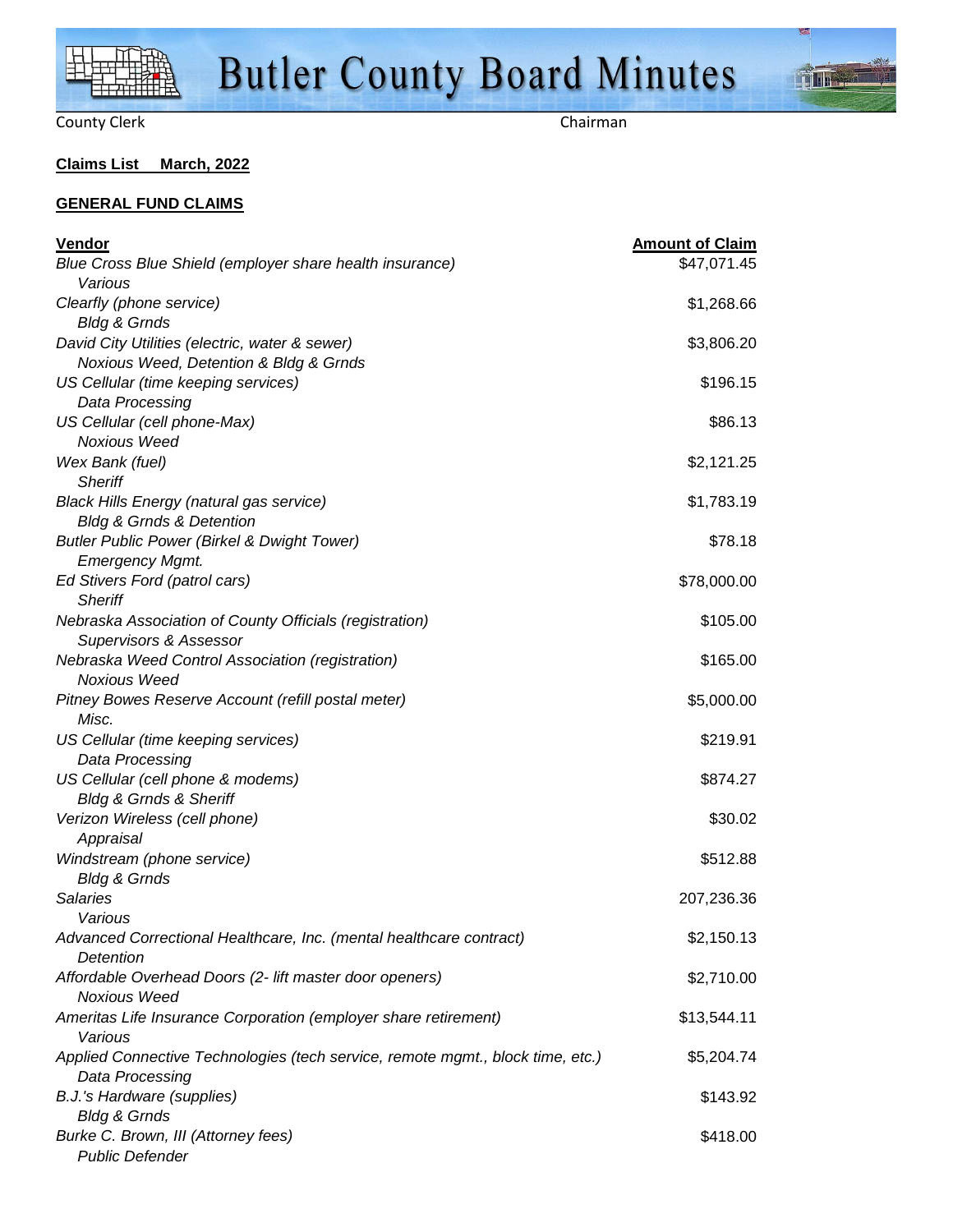**THE R** 

| <b>Butler County Court (uncollectable fees)</b>                                      | \$206.00    |
|--------------------------------------------------------------------------------------|-------------|
| Misc.                                                                                |             |
| <b>Butler County Dist. Court (State fees)</b>                                        | \$36.00     |
| Dist., Court                                                                         |             |
| Butler County Health Care Center (medical care for Inmates)                          | \$8,683.68  |
| Detention                                                                            |             |
| <b>Butler County Register of Deeds (survey filing fees)</b>                          | \$82.00     |
| Surveyor                                                                             |             |
| Butler County Sheriff (Dist. & County Court fees)<br>Misc.                           | \$343.05    |
| Butler County Sheriff (Asset-to-liability short for fiscal year 2020-2021)           | \$508.00    |
| <b>Sheriff</b>                                                                       |             |
| Capital Business System (copier lease & copy charges)                                | \$197.70    |
| <b>Sheriff</b>                                                                       |             |
| Carpenter Paper (hand soap, toilet tissue, paper towels, etc.)                       | \$628.90    |
| <b>Bldg &amp; Grnds &amp; Detention</b>                                              |             |
| Culligan of Columbus (water softener, bottled water & cooler rental)                 | \$442.30    |
| Bldg & Grnds, Detention & Misc.                                                      |             |
| Dale's Food Pride (supplies)                                                         | \$12.53     |
| <b>Bldg &amp; Grnds &amp; Extension</b>                                              |             |
| DAS State Acctg. (postage, Dispatch console, Talk group logging, claims, etc.)       | \$446.88    |
| Data Processing & Sheriff                                                            |             |
| David City Ace Hardware (various supplies)                                           | \$218.20    |
| H.R., Detention, Bldg & Grnds & Sheriff                                              |             |
| David City Discount Pharmacy (digital photos & prescriptions & meds. for<br>Inmates) | \$372.84    |
| <b>County Attorney &amp; Detention</b>                                               |             |
| Des Moines Stamp (stamps)                                                            | \$38.90     |
| Dist., Court                                                                         |             |
| DetectaChem, Inc. (multi drug test-3)                                                | \$115.70    |
| <b>Sheriff</b>                                                                       |             |
| Jane M. Dobesh (Prior Service Benefit)                                               | \$16.00     |
| Misc.                                                                                |             |
| Eakes Office Solutions (various office supplies)                                     | \$1,094.06  |
| Assessor, County Court, Data Processing, County Clerk, Election Comm.,               |             |
| Treasurer & Misc.                                                                    |             |
| E.F.T.P.S. (employer share social security withholding)                              | \$15,511.83 |
| Various                                                                              |             |
| Egan Supply (lease on dishwasher & detergent)<br>Detention                           | \$453.59    |
| Egr, Birkel & Wollmer (Attorney Fees)                                                | \$6,020.30  |
| <b>Public Defender</b>                                                               |             |
| FireGuard, Inc. (fire extinguisher inspection)                                       | \$77.75     |
| <b>Noxious Weed</b>                                                                  |             |
| First Nat'l Bank of Omaha-Visa (black fence screen)                                  | \$319.13    |
| <b>Sheriff</b>                                                                       |             |
| First Nat'l Bank of Omaha-Visa (Amazon membership)                                   | \$12.99     |
| Detention                                                                            |             |
| FLS, LLC (monthly equipment rental)                                                  | \$225.00    |
| Surveyor                                                                             |             |
| Frontier Co-op (fuel)                                                                | \$2,154.90  |
| <b>Sheriff</b>                                                                       |             |
| Lucy Fuxa-Cuba (Prior Service Benefit)                                               | \$10.00     |
| Misc.                                                                                |             |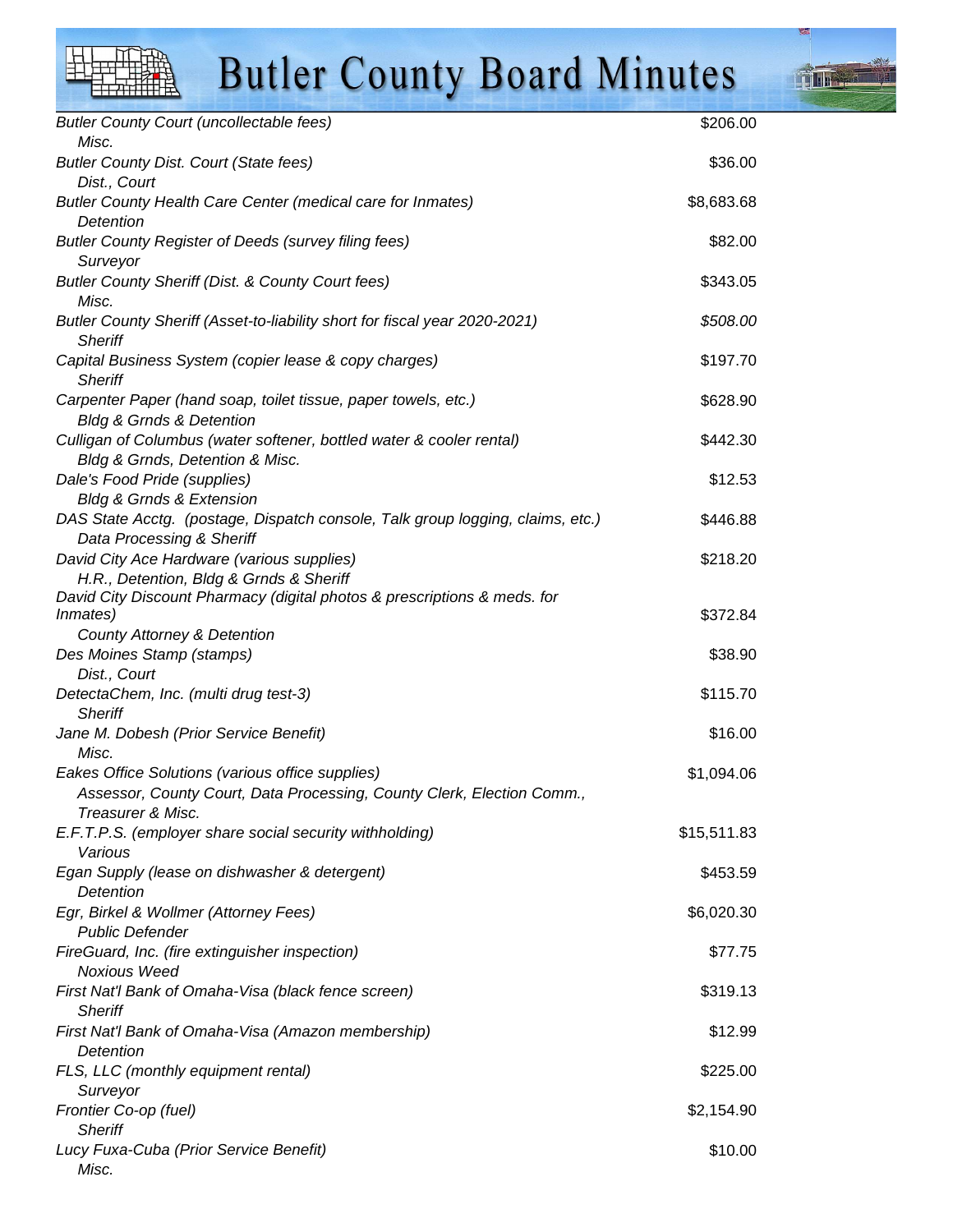**Tillet** 

| Hartman Auto Repair (oil change & shop supplies)                                                                                         | \$43.73    |
|------------------------------------------------------------------------------------------------------------------------------------------|------------|
| <b>Sheriff</b>                                                                                                                           |            |
| Emilee Higgins (Attorney Fees)<br><b>Public Defender</b>                                                                                 | \$2,203.05 |
| Grace Hoeft (Prior Service Benefit)<br>Misc.                                                                                             | \$103.86   |
| Hometown Leasing (copier leases & copy charges)                                                                                          | \$1,339.35 |
| County Attorney, Misc., Dist. Court, County Court, H.R & Detention                                                                       |            |
| Marcella M. Howe (Prior Service Benefit)<br>Misc.                                                                                        | \$16.00    |
| Idemia Identity & Security (AFIS maintenance contract)<br>Detention                                                                      | \$2,578.00 |
| Indoff Incorporated (various office supplies)<br>Assessor, Sheriff, County Attorney, Misc. & County Clerk)                               | \$771.35   |
| J. Brian Wessling D.D.S., (Dental Care for Inmates)                                                                                      | \$262.00   |
| <b>Detention</b>                                                                                                                         |            |
| Jackson Services, Inc. (rugs, mops, towels, etc.)                                                                                        | \$281.08   |
| <b>Bldg &amp; Grnds &amp; Detention</b>                                                                                                  |            |
| Jones Automotive (work on MACH)<br><b>Sheriff</b>                                                                                        | \$220.00   |
| Johnson County Sheriff (paper service)                                                                                                   | \$39.53    |
| <b>County Attorney</b>                                                                                                                   |            |
| Eldeen Kabourek (Prior Service Benefit)                                                                                                  | \$11.00    |
| Misc.                                                                                                                                    |            |
| Kobza Motors, Inc. (service on Transport Van, oil changes, new bushings, etc.)<br><b>Detention &amp; Sheriff</b>                         | \$1,032.52 |
| Latimer Reporting (depositions, exhibits & postage)                                                                                      | \$191.30   |
| <b>County Attorney</b>                                                                                                                   |            |
| Lee Enterprises (Sheriff Sale publication)<br><b>Sheriff</b>                                                                             | \$65.62    |
| Lincoln Journal Star (notices, meetings & advertising list)<br>Treasurer & Misc.                                                         | \$850.00   |
| Mid-American Benefits (premium & claims)                                                                                                 | \$760.47   |
| Misc.                                                                                                                                    |            |
| Mid-American Research Chemical (supplies)                                                                                                | \$1,020.75 |
| <b>Bldg &amp; Grnds</b>                                                                                                                  |            |
| MIPS (scanning packages, microfilming, Admin. Package, R.O.D., payroll, etc.)<br>Treasurer & Dist. Court, County Court & Data Processing | \$3,456.38 |
| NE Health & Human Services (competency hearing, patients in Norfolk &                                                                    |            |
| Lincoln)<br><b>Institutions</b>                                                                                                          | \$922.88   |
| <b>NACT Treasurer (dues)</b>                                                                                                             | \$50.00    |
| <b>Treasurer</b>                                                                                                                         |            |
| Nebraska State Fire Marshall (boiler inspections)                                                                                        | \$72.00    |
| <b>Bldg &amp; Grnds</b>                                                                                                                  |            |
| Northside, Inc. (fuel, propane, tire repair & car washes)<br><b>Noxious Weed &amp; Sheriff</b>                                           | \$833.58   |
| Osborn Sales & Service, LLC (shower/toilet parts)<br>Detention                                                                           | \$2,809.17 |
| Paper Tiger Shredding (document shredding)                                                                                               | \$76.77    |
| Misc.                                                                                                                                    |            |
| Pitney Bowes Global Financial Services (postal machine lease)<br>Misc.                                                                   | \$789.39   |
| Plunket's Pest Control (spray for pests)                                                                                                 | \$78.00    |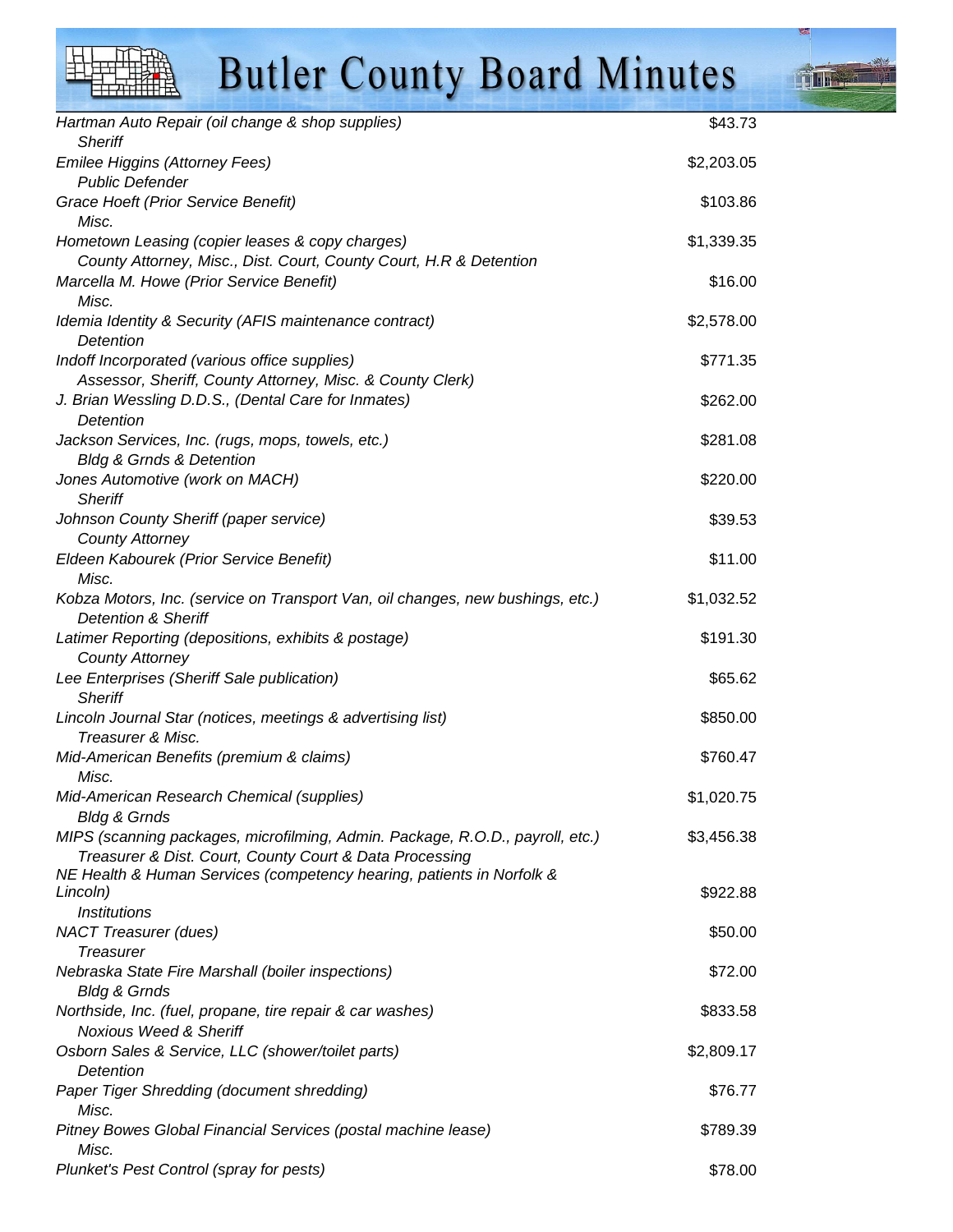

**THE E** 

| <b>Bldg &amp; Grnds</b>                                                         |             |
|---------------------------------------------------------------------------------|-------------|
| Tanya Prochaska (lab draw)                                                      | \$200.00    |
| Attorney                                                                        |             |
| Rantizo Inc. (application service, mission mapping & set-up & travel time)      | \$1,544.00  |
| <b>Noxious Weed</b>                                                             |             |
| Region V Systems (EPC billing-services provided by Lancaster County)            | \$642.00    |
| <i><b>Institutions</b></i>                                                      |             |
| Rehmer Auto Parts (parts & supplies)                                            | \$57.92     |
| <b>Sheriff</b>                                                                  |             |
| Saunders County (Bailiff 2021 wages)                                            | \$18,578.03 |
| Dist. Court                                                                     |             |
| Morgan Smith (Attorney Fees)                                                    | \$2,422.50  |
| <b>Public Defender</b>                                                          |             |
| Timothy Sopinski (Public Defender Contract)                                     | \$6,250.00  |
| <b>Public Defender</b>                                                          |             |
| Sports Express (silver 7 point star patches-10)                                 | \$55.00     |
| <b>Sheriff</b>                                                                  |             |
| Summit Food Service (Inmate meals)                                              | \$11,552.74 |
| Detention                                                                       |             |
| Tracy Svoboda (Insurance Premiums for 2021-Bailliff)                            | \$1,030.38  |
| Dist. Court                                                                     |             |
| The Waldinger Corp. (maintenance, repair mixing valve & flush valve & material) | \$7,553.49  |
| <b>Bldg &amp; Grnds</b>                                                         |             |
| Thomson Reuters-West (subscription & information charges)                       | \$1,548.71  |
| Misc.                                                                           |             |
| Joyce Thorson (Prior Service Benefit)                                           | \$10.00     |
| Misc.                                                                           |             |
| Total Fire & Security (quarterly fire sprinkler inspection)                     | \$153.19    |
| Detention                                                                       |             |
| Jennifer Tran (photo/doc review)                                                | \$300.00    |
| <b>County Attorney</b>                                                          |             |
| Deanne Uhrmacher (console table for Judge's bench in courtroom)                 | \$491.98    |
| County Court & Dist. Court<br>Neal J. Valorz (Attorney Fees)                    |             |
| <b>Public Defender</b>                                                          | \$2,528.70  |
|                                                                                 | \$188.56    |
| Wal-Mart / Capital One (jail supplies)<br>Detention                             |             |
| <b>Waste Connection (garbage service)</b>                                       | \$253.94    |
| <b>Bldg &amp; Grnds</b>                                                         |             |
| Chad Wythers (Attorney Fees)                                                    | \$193.00    |
| <b>Public Defender</b>                                                          |             |
| Alexis Buresh (phone & supplies)                                                | \$50.10     |
| <b>Sheriff</b>                                                                  |             |
| Julie Reiter (cell phone & mileage)                                             | \$48.14     |
| <b>County Attorney</b>                                                          |             |
| Robert Coufal (cell phone)                                                      | \$30.00     |
| Detention                                                                       |             |
| Angie Siebken (cell phone)                                                      | \$30.00     |
| Detention                                                                       |             |
| Heidi Loges (cell phone)                                                        | \$30.00     |
| H.R.                                                                            |             |
| Mark Doehling (cell phone)                                                      | \$30.00     |
| <b>Emergency Mgmt.</b>                                                          |             |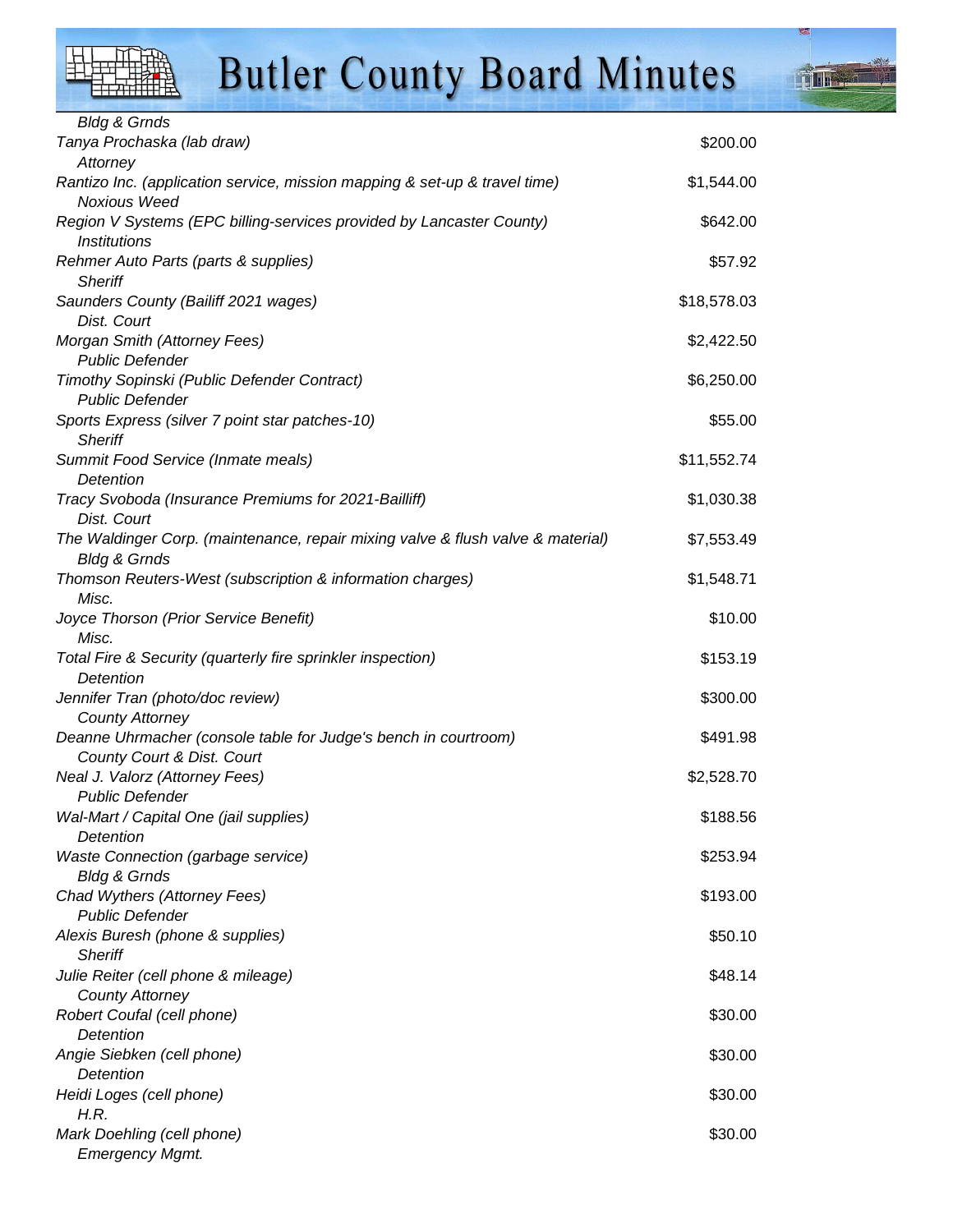| Stephanie Laska (zoom)     | \$14.99 |
|----------------------------|---------|
| <b>County Clerk</b>        |         |
| Sarah Strizek (mileage)    | \$54.99 |
| Assessor                   |         |
| Max Birkel (hubcap repair) | \$35.00 |
| Noxious Weed               |         |

#### **TOTAL** \$487,708.92

#### **ROAD FUND CLAIMS**

| <b>Vendor</b>                                                                    | Amount of Claim |
|----------------------------------------------------------------------------------|-----------------|
| David City Utilities (electric, water & sewer)                                   | \$384.42        |
| Verizon Wireless (internet-Hotspot)                                              | \$40.01         |
| Windstream (monthly phone service)                                               | \$158.77        |
| <b>Black Hills Energy (natural gas service)</b>                                  | \$867.95        |
| <b>Butler Public Power District (electric service)</b>                           | \$1,493.98      |
| Wex Bank (fuel)                                                                  | \$1,253.38      |
| <b>Salaries</b>                                                                  | \$82,512.46     |
| Ameritas Life Insurance Corporation (employer share retirement)                  | \$5,130.84      |
| B.J.'s Hardware (door knob, keys, paint brush, sprayer, Tordon)                  | \$139.86        |
| Benes Service (10 gallon pathway-Tordon)                                         | \$380.00        |
| Butler County Welding (welding rod, handle, drill, step key, etc.)               | \$147.60        |
| Carpenter Paper Company (toilet paper)                                           | \$79.16         |
| Dale's Food Pride (Kleenex & dawn dish soap)                                     | \$12.52         |
| David City Ace Hardware (paint, batteries, tools & supplies)                     | \$635.90        |
| Eakes Office Solutions (office chair, freight)                                   | \$505.03        |
| E.F.T.P.S. (employer share social security withholding)                          | \$6,100.76      |
| Fas-Break (replace window & windshield)                                          | \$1,029.78      |
| Fastenal Company (21 pair gloves)                                                | \$95.19         |
| Frontier Coop (12 quarts Tordon RTU)                                             | \$210.00        |
| Ideal Pure Water of Lincoln (8-5 gallon jugs water and cooler rental)            | \$72.00         |
| Indoff Incorporated (envelopes, paper, file pockets)                             | \$158.93        |
| Jackson Services, Inc. (employee uniforms, entry mats, shop towels)              | \$1,116.56      |
| John Deere Financial (Stihl Chainsaw Chain)                                      | \$26.00         |
| Kerford Limestone Company (screened white rock)                                  | \$9,204.13      |
| Klein's Blue River Power & Rental (repair of chainsaw)                           | \$163.16        |
| Lawson Products, Inc. (Counter drill set, Gold Tap-5/8"-11)                      | \$239.96        |
| Lee's Refrigeration (repair tube heaters, replace filters)                       | \$960.73        |
| Lincoln Helena Agri-Ent (12 quarts Tordon RTU)                                   | \$174.00        |
| Matheson Tri-Gas, Inc. (Fabtuf, gloves, bandsaw blade, oxygen & acetylene        |                 |
| tank)                                                                            | \$607.30        |
| Menards (door casing, wood filler, trash cans (3), WD-40 (2), screen mold, etc.) | \$248.82        |
| Michael Todd & Co, Inc. (25- Stop Signs, posts)                                  | \$4,096.25      |
| Midwest Service & Sales (12-cross pieces & caps, ice blades & large tooth bits)  | \$4,005.00      |
| NMC, Inc. (parts & labor on various repairs)                                     | \$11,623.10     |
| Northside, Inc (propane, diesel fuel, unleaded gas, tires, fees, supplies, etc.) | \$22,845.98     |
| Pomp's Tire Service, Inc. (cast loader wheels)                                   | \$2,350.00      |
| Power Plan (filters, parts & Labor)                                              | \$5,929.06      |
| RC Pit Stop (unleaded gas, diesel fuel)                                          | \$566.75        |
| Rehmer Auto Parts (oil, filters, punch, parts & supplies)                        | \$1,363.11      |
| Rerucha Ag & Auto Supply (parts, oil & supplies)                                 | \$653.04        |
| Sack Lumber (finish nails, tox bit, drywall, shingles, hip & ridge)              | \$121.72        |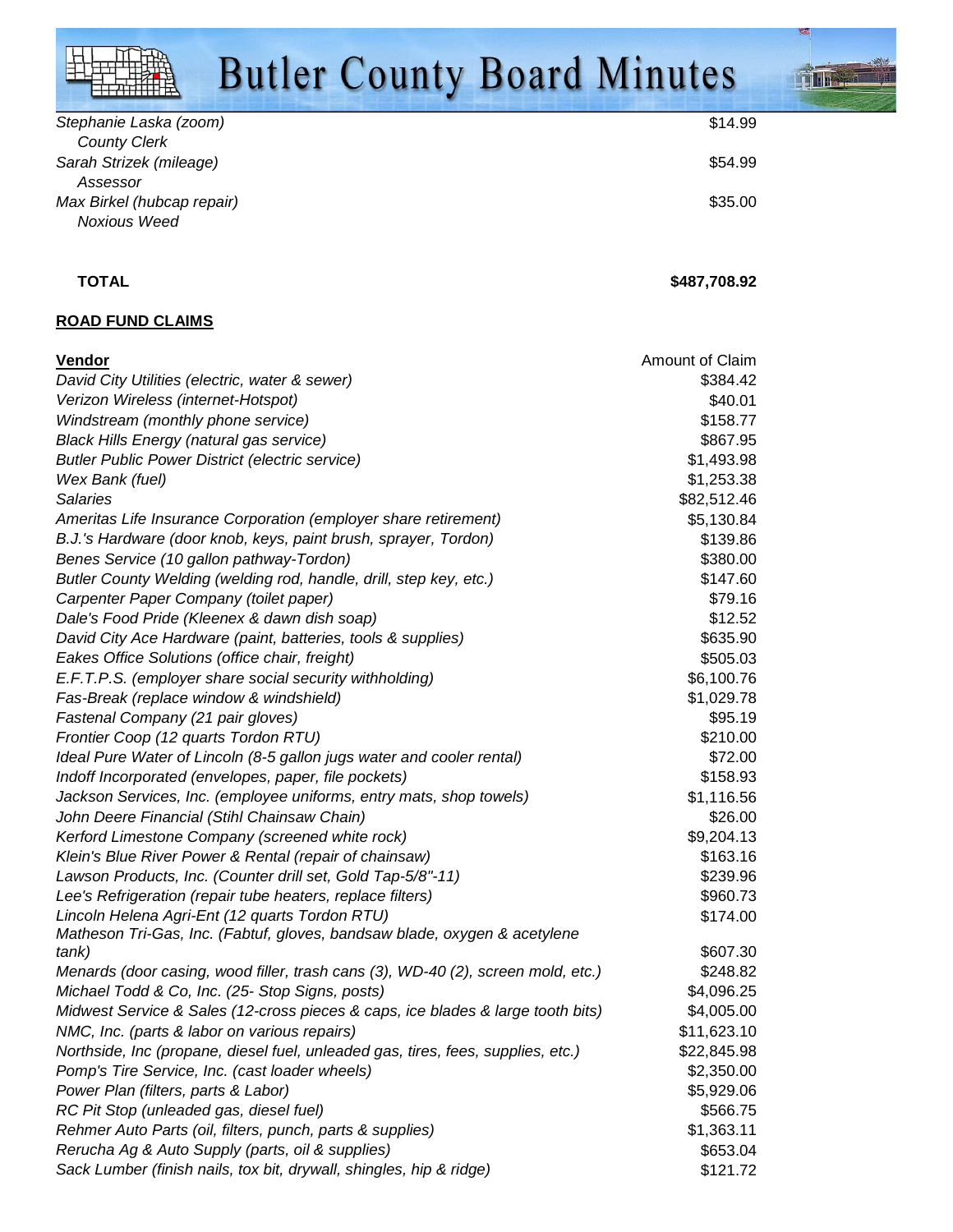| Schmid & Sons (repairs to trucks & scraper)                           | \$8,208.46 |
|-----------------------------------------------------------------------|------------|
| Spitz Foundry, Inc. (drive rollers, Double PMS, bolts, nuts, washers) | \$408.00   |
| Triple S Service, LLC (1st quarter garbage service)                   | \$247.50   |
| Village of Brainard (electrical & water service)                      | \$62.88    |
| Village of Ulysses (water & sewer service)                            | \$52.73    |
| Wal-Mart Vision Center (safety glasses-2 pair)                        | \$408.00   |
| Woolsey Electric, LLC (outlets, LED lights, DEF shed light)           | \$2,872.61 |
| Jon White (adjustable wrench)                                         | \$23.99    |
| Doug Stara (brake line antifreeze)                                    | \$18.30    |
| Scott Marburger (recertification course)                              | \$80.00    |
| Greg Brecka (cell phone)                                              | \$30.00    |
| Randy Isham (cell phone, plumbing)                                    | \$817.46   |
| Jim Novacek (cell phone & mileage)                                    | \$43.46    |

 **TOTAL \$180,976.60**

#### **SPECIAL ROAD FUND CLAIMS**

| <b>Vendor</b>                                            | Amount of Claim |
|----------------------------------------------------------|-----------------|
| Murphy Tractor & Equipment (2020 John Deere 624L Loader) | \$205,000.00    |
|                                                          |                 |
| <b>TOTAL</b>                                             | \$205,000.00    |
|                                                          |                 |
|                                                          |                 |

#### **HIGHWAY BRIDGE BUYBACK**

| Amount of Claim | <u>Vendor</u> |
|-----------------|---------------|
| \$0.00          | <b>TOTAL</b>  |
|                 |               |

#### **EQUIPMENT SINKING FUND**

**Vendor** Amount of Claim Ed Stivers (patrol cars)  $\sim$  531,080.40 **TOTAL** \$31,080.40 **CHILD SUPPORT INCENTIVE FUND Vendor Amount of Claim TOTAL \$0.00 VISITOR'S PROMOTION Vendor** Amount of Claim

 **TOTAL \$0.00**

### **VISITOR'S IMPROVEMENT**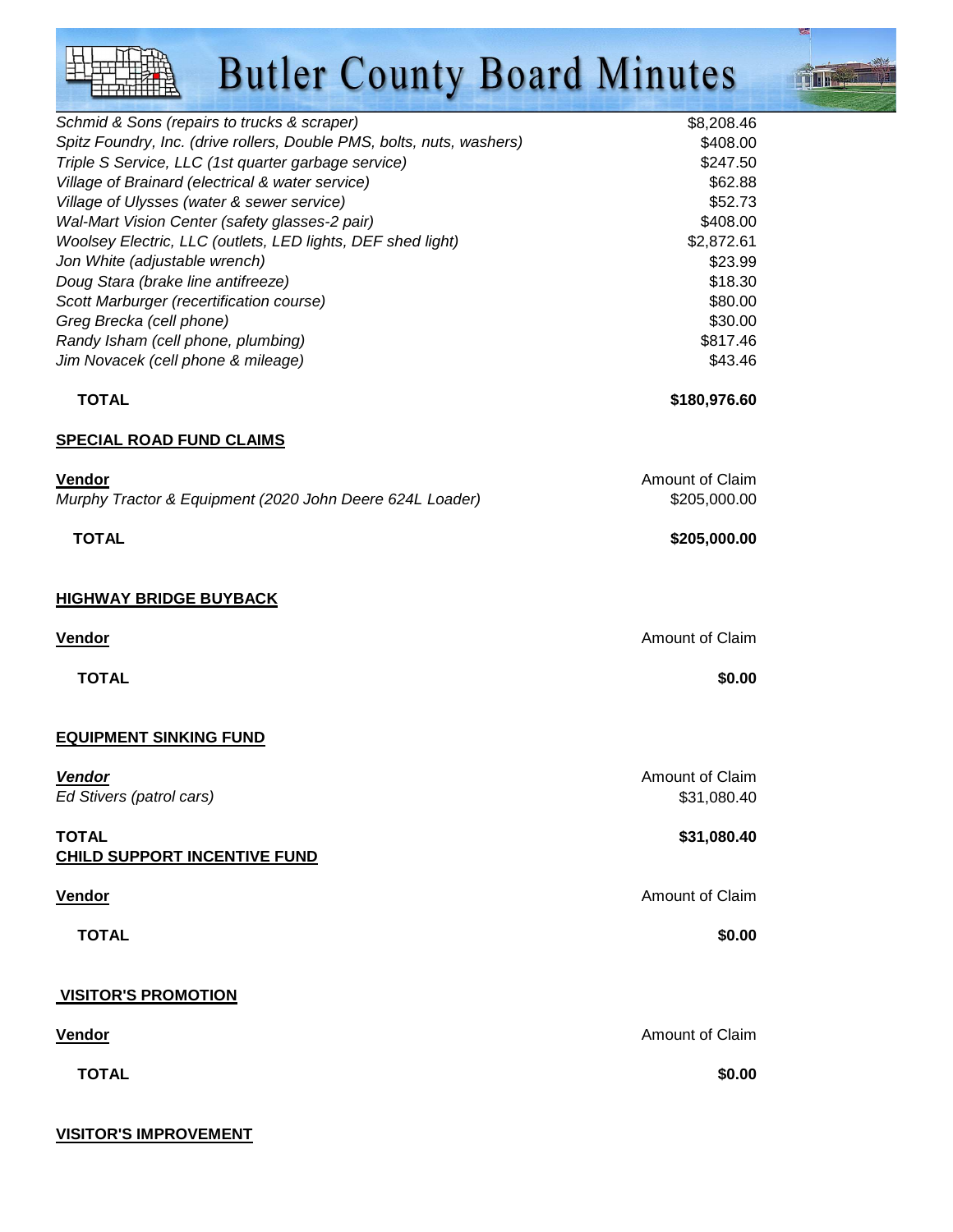| <b>Butler County Board Minutes</b>                                                                                                                                                                                                                                                                                                                                                                                                                                                                                                                                                                                                                           |                                                                                                                                                                        |  |
|--------------------------------------------------------------------------------------------------------------------------------------------------------------------------------------------------------------------------------------------------------------------------------------------------------------------------------------------------------------------------------------------------------------------------------------------------------------------------------------------------------------------------------------------------------------------------------------------------------------------------------------------------------------|------------------------------------------------------------------------------------------------------------------------------------------------------------------------|--|
| Vendor                                                                                                                                                                                                                                                                                                                                                                                                                                                                                                                                                                                                                                                       | <b>Amount of Claim</b>                                                                                                                                                 |  |
| <b>TOTAL</b>                                                                                                                                                                                                                                                                                                                                                                                                                                                                                                                                                                                                                                                 | \$0.00                                                                                                                                                                 |  |
| <b>COMMUNICATION EQUIPMENT SINKING FUND</b>                                                                                                                                                                                                                                                                                                                                                                                                                                                                                                                                                                                                                  |                                                                                                                                                                        |  |
| <b>Vendor</b>                                                                                                                                                                                                                                                                                                                                                                                                                                                                                                                                                                                                                                                | Amount of Claim                                                                                                                                                        |  |
| <b>TOTAL</b>                                                                                                                                                                                                                                                                                                                                                                                                                                                                                                                                                                                                                                                 | \$0.00                                                                                                                                                                 |  |
| <b>ROD PRESERVATION</b>                                                                                                                                                                                                                                                                                                                                                                                                                                                                                                                                                                                                                                      |                                                                                                                                                                        |  |
| Vendor<br>MIIPS, Inc. (Nebraska Deeds Online Services & microfilming)                                                                                                                                                                                                                                                                                                                                                                                                                                                                                                                                                                                        | Amount of Claim<br>\$323.96                                                                                                                                            |  |
| <b>TOTAL</b>                                                                                                                                                                                                                                                                                                                                                                                                                                                                                                                                                                                                                                                 | \$323.96                                                                                                                                                               |  |
| <b>RELIEF/MEDICAL FUND CLAIMS</b>                                                                                                                                                                                                                                                                                                                                                                                                                                                                                                                                                                                                                            |                                                                                                                                                                        |  |
| <b>Vendor</b><br>Butler County Health Care Center (General Assistance Administration Contract)<br><b>TOTAL</b>                                                                                                                                                                                                                                                                                                                                                                                                                                                                                                                                               | Amount of Claim<br>\$450.00<br>\$450.00                                                                                                                                |  |
| <b>VETERAN'S AID CLAIMS</b>                                                                                                                                                                                                                                                                                                                                                                                                                                                                                                                                                                                                                                  |                                                                                                                                                                        |  |
| <b>Vendor</b>                                                                                                                                                                                                                                                                                                                                                                                                                                                                                                                                                                                                                                                | Amount of Claim                                                                                                                                                        |  |
| <b>TOTAL</b>                                                                                                                                                                                                                                                                                                                                                                                                                                                                                                                                                                                                                                                 | \$0.00                                                                                                                                                                 |  |
| <b>RURAL TRANSIT SERVICE</b>                                                                                                                                                                                                                                                                                                                                                                                                                                                                                                                                                                                                                                 |                                                                                                                                                                        |  |
| <b>Vendor</b><br>David City Utilities (electric, water & sewer-30%)<br><b>Black Hills Energy (natural gas service)</b><br>US Cellular (cell phone-30%)<br><b>Salaries</b><br>ARE Pest Control (spray for pests-50%)<br>Ameritas Life Insurance Corporation (employer share retirement)<br><b>Butler County Senior Services (car washes, mileage)</b><br>David City Ace Hardware (air blow attachment for air compressor)<br>E.F.T.P.S. (employer share social security withholding)<br>Frontier Coop (fuel)<br>Lincoln Journal Star (advertisement)<br>Rutt's Heating & A/C, Inc. (installed new gas valve & plug)<br>Triple S Service LLC (garbage service) | Amount of Claim<br>\$299.62<br>\$88.34<br>\$24.82<br>\$2,833.60<br>\$22.50<br>\$186.20<br>\$21.00<br>\$14.99<br>\$216.78<br>\$331.85<br>\$27.14<br>\$615.50<br>\$37.50 |  |
| <b>TOTAL</b>                                                                                                                                                                                                                                                                                                                                                                                                                                                                                                                                                                                                                                                 | \$4,719.84                                                                                                                                                             |  |

鏧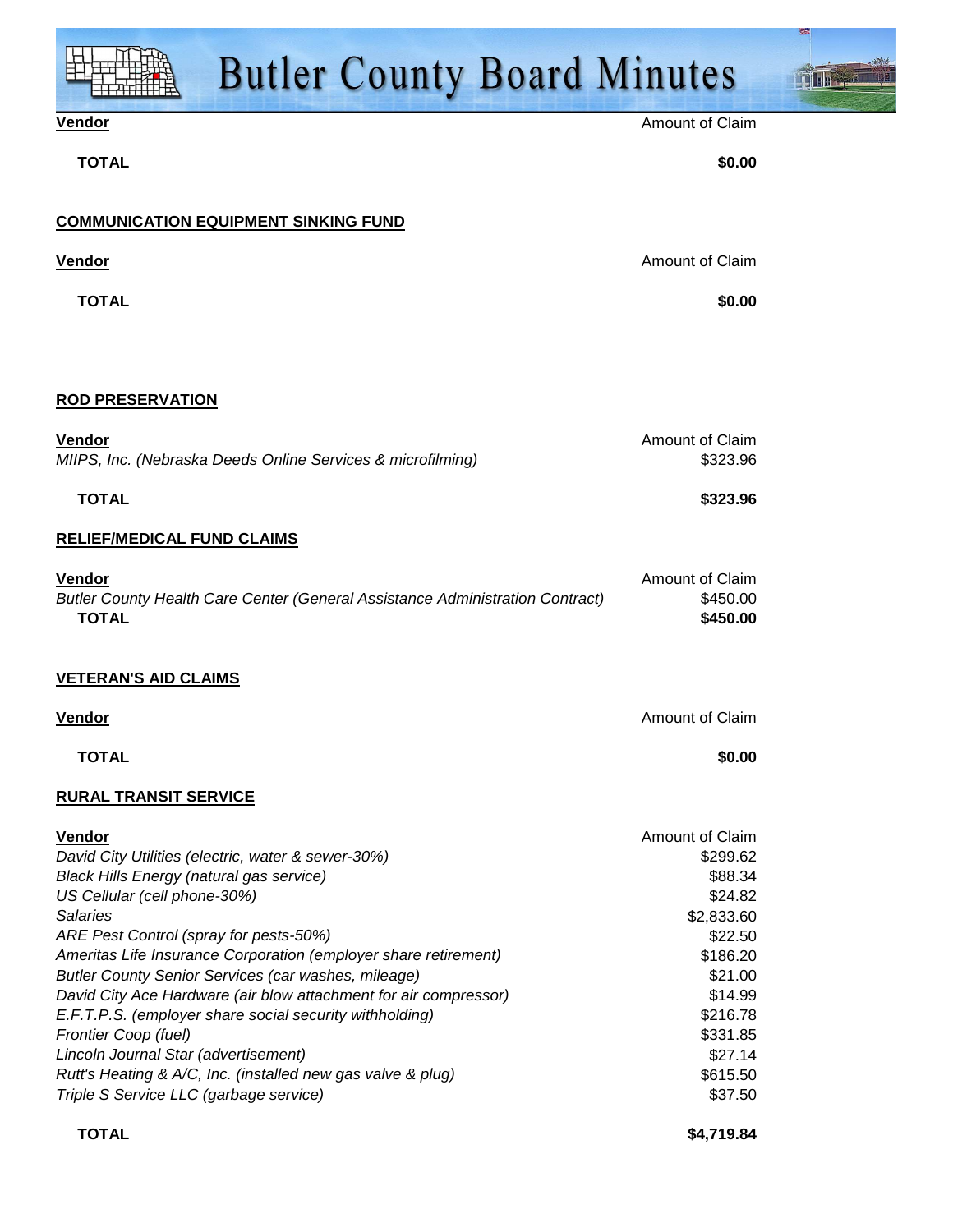**CANINE (K-9)**

#### **SENIOR SERVICES PROGRAM**

| <u>Vendor</u>                                                                                                                            | Amount of Claim        |
|------------------------------------------------------------------------------------------------------------------------------------------|------------------------|
| David City Utilities (electric, water & sewer-70%)                                                                                       | \$699.09               |
| <b>Black Hills Energy (natural gas service)</b>                                                                                          | \$93.44                |
| Spectrum Enterprise/Charter Communications (cable)                                                                                       | \$9.00                 |
| US Cellular (cell phone-70%)                                                                                                             | \$57.94                |
| <b>Salaries</b>                                                                                                                          | \$6,801.73             |
| Aging Partners (UPT Senior Stat Annual Licenses and Fees)                                                                                | \$625.00               |
| ARE Pest Control (spray for pests-50%)                                                                                                   | \$22.50                |
| Ameritas Life Insurance Corporation (employer share retirement)                                                                          | \$450.41<br>\$113.69   |
| B.J.'s Hardware (case of florescent replacement bulbs)<br>Butler County Senior Services (parking, kitchen & office supplies, food, etc.) | \$252.90               |
| Cash-Wa Distributing (food, HDM, kitchen supplies & meal paper)                                                                          | \$3,121.01             |
| Dale's Food Pride (food)                                                                                                                 | \$19.21                |
| Didier's Grocery (food)                                                                                                                  | \$80.84                |
| E.F.T.P.S. (employer share social security withholding)                                                                                  | \$515.54               |
| Lee Enterprises (newspaper expense)                                                                                                      | \$32.25                |
| Lincoln Journal Star (Heart Health Advertisement)                                                                                        | \$63.34                |
| Menards (plywood to build bookshelves)                                                                                                   | \$22.99                |
| SuperSaver (food & janitorial supplies)                                                                                                  | \$385.32               |
| Triple S Service (garbage service)                                                                                                       | \$87.50                |
| Diana McDonald (food & mileage)                                                                                                          | \$112.50               |
| <b>TOTAL</b>                                                                                                                             | \$13,566.20            |
| <b>SENIOR SERVICES SAVINGS FUND</b>                                                                                                      |                        |
| Vendor                                                                                                                                   | <b>Amount of Claim</b> |
|                                                                                                                                          |                        |
| <b>TOTAL</b>                                                                                                                             | \$0.00                 |
| <b>STOP PROGRAM CLAIMS</b>                                                                                                               |                        |
| <b>Vendor</b>                                                                                                                            | <b>Amount of Claim</b> |
|                                                                                                                                          | \$0.00                 |
| <b>TOTAL</b>                                                                                                                             |                        |
|                                                                                                                                          |                        |
| <b>PROBLEM SOLVING COURT</b>                                                                                                             |                        |
| <b>Vendor</b>                                                                                                                            | <b>Amount of Claim</b> |
| <b>TOTAL</b>                                                                                                                             | \$0.00                 |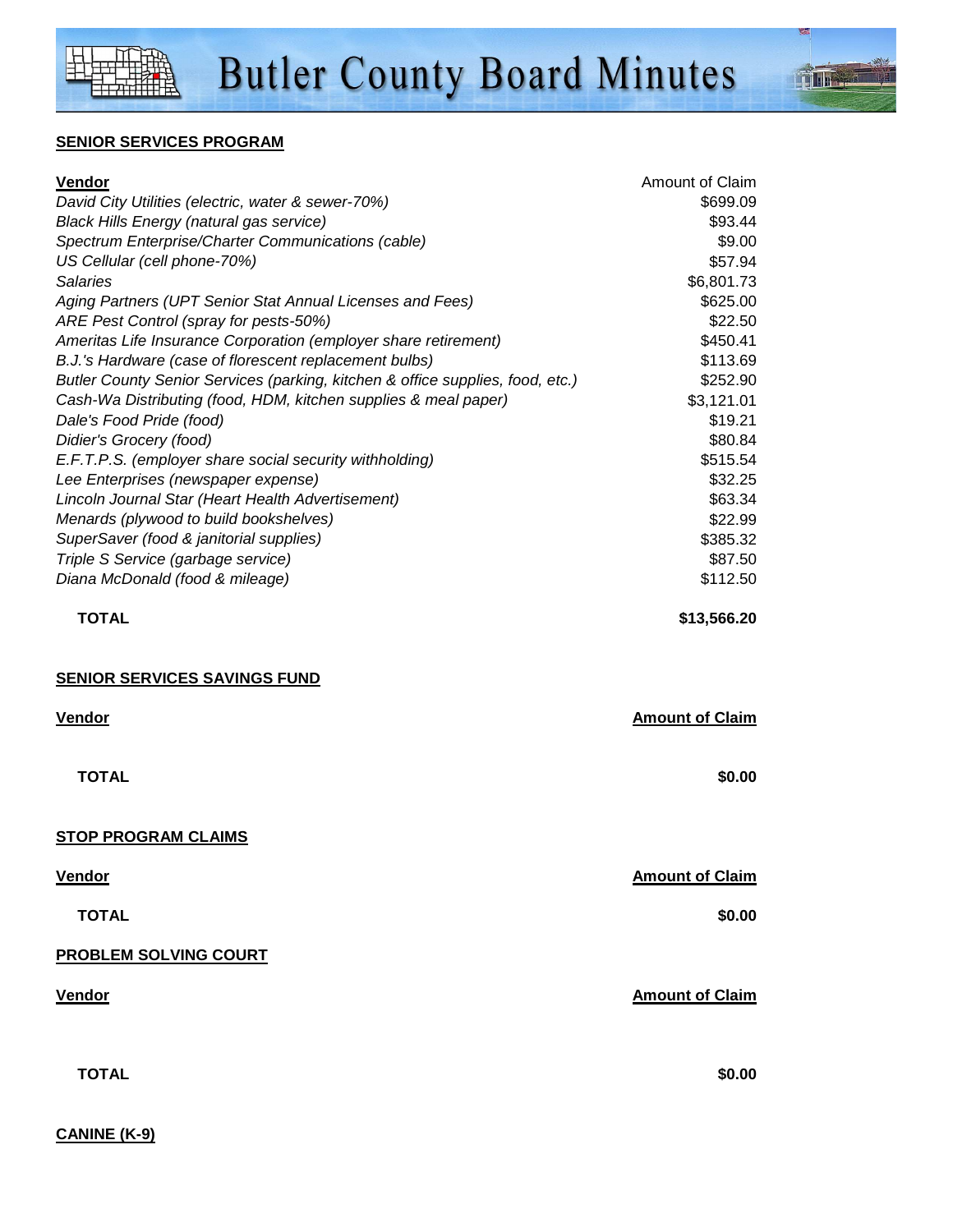**Vendor Amount of Claim** Bar S Vet (strays)  $\sim$  \$108.21 Elite K-9 Inc. (2 collapsible dog crates)  $$1,679.86$  **TOTAL \$1,788.07 DISASTER FUND Vendor Amount of Claim TOTAL \$0.00 INHERITANCE TAX Vendor Amount of Claim TOTAL \$0.00 911 EMERGENCY MANAGEMENT FUND CLAIMS Vendor Amount of Claim** Windstream (Butler County 911) \$379.43 Salaries \$18,758.61 Ameritas Life Insurance Corporation (employer share retirement)  $$1,131.21$ Butler Public Power Dist. (911 Tower Rent)  $$112.00$ Employer share social security withholding)  $$1,387.46$ NESCA (membership dues)  $$105.00$ RR Donnelley (2-gun permit applications)  $$124.88$ Myndi Petersen (cell phone) \$30.00  **TOTAL \$22,028.59 911 WIRELESS FUND Vendor Amount of Claim** Windstream (Butler County 911)  $$1,105.94$  **TOTAL \$1,105.94 911 WIRELESS HOLDING FUND Vendor Amount of Claim TOTAL \$0.00 AG SOCIETY BUILDING FUND**

**Vendor Amount of Claim Amount of Claim Amount of Claim Amount of Claim Amount of Claim**